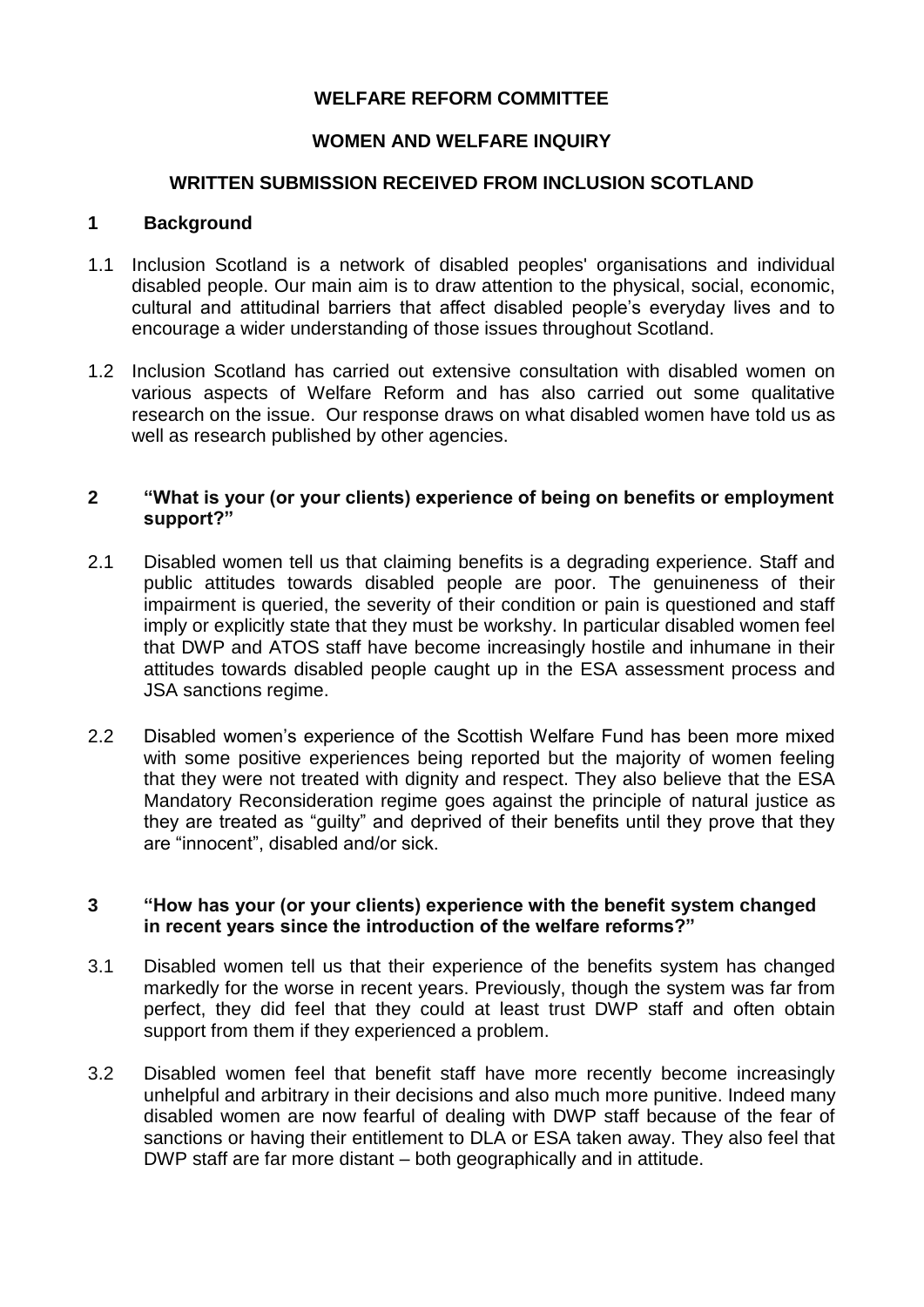*"The amount withheld from social security claimants under this government's controversial sanctions regime has soared by 3,000%, new figures show. In 2009/2010, £11 million of JSA was sanctioned. In the year to Sept 2014 £355 million in JSA was stopped"* – PCS Union

- 3.3 Disabled women feel that the benefit system forces them to jump through a series of never-ending hoops as they are assessed and re-assessed for various benefits. They suffer a great deal of stress due to the almost constant threat to their ongoing entitlement. This results in a deterioration in their wellbeing, their mental and physical health and often causes varying or progressive conditions to worsen resulting in pain and distress. In particular disabled women in receipt of ESA feel that they are on a treadmill. Those in receipt of DLA fear the transition to PIP because it seems a very similar system.
- 3.4 Quote from disabled woman **-** *"I was having terrible anxiety attacks (while waiting to hear about an application). Suffering depression is part of my MS, but I was having anxiety like I had never experienced"*.

## **4 "Are there any challenges involved in being in receipt of your (your clients) particular benefits?"**

4.1 **Yes.** Research commissioned by the Welfare Reform Committee confirms that the impact of the cuts to welfare benefits falls disproportionately on women and disabled people.

*"Claimants with health problems or disabilities also lose out badly. Reductions in incapacity benefits are estimated to average £2,000 a year, and some of the same people also face big losses in Disability Living Allowance as well as reductions in other benefits" – "*The Cumulative Impact of Welfare Reform on Households in Scotland"*:* Beatty & Fothergill, Sheffield Hallam University, Feb 2015

- 4.2 Disabled women are also more likely to be Carers (69% of those claiming Carers Allowance are women) or Lone Parents (90% of Lone Parents are women) than disabled men and are thus also more likely to be impacted by benefit changes that affect these groups.
- 4.3 Very recently published research<sup>1</sup> carried out in a deprived area of Scotland points out that *"the key welfare changes impacting adversely on lone parents were the activation and sanction policies applied when out of work and earlier recategorisation from carer to employee when seeking work".* Sanctions for lone parents on JSA have risen from under 200 per month prior to 2008 to 4,700 per  $m$ onth now<sup>2</sup>.

 $\overline{a}$ <sup>1</sup> "Redistribution of Social and Societal Risk", D. Asenova, J. McKendrick, C. McCann and R. Reynolds, Glasgow Caledonian University for JRF, March 2015

<sup>2</sup> *"Who Benefits? An independent inquiry into women and Jobseekers Allowance*", Dr D. Webster, University of Glasgow , Submission to Fawcett Society, July 2014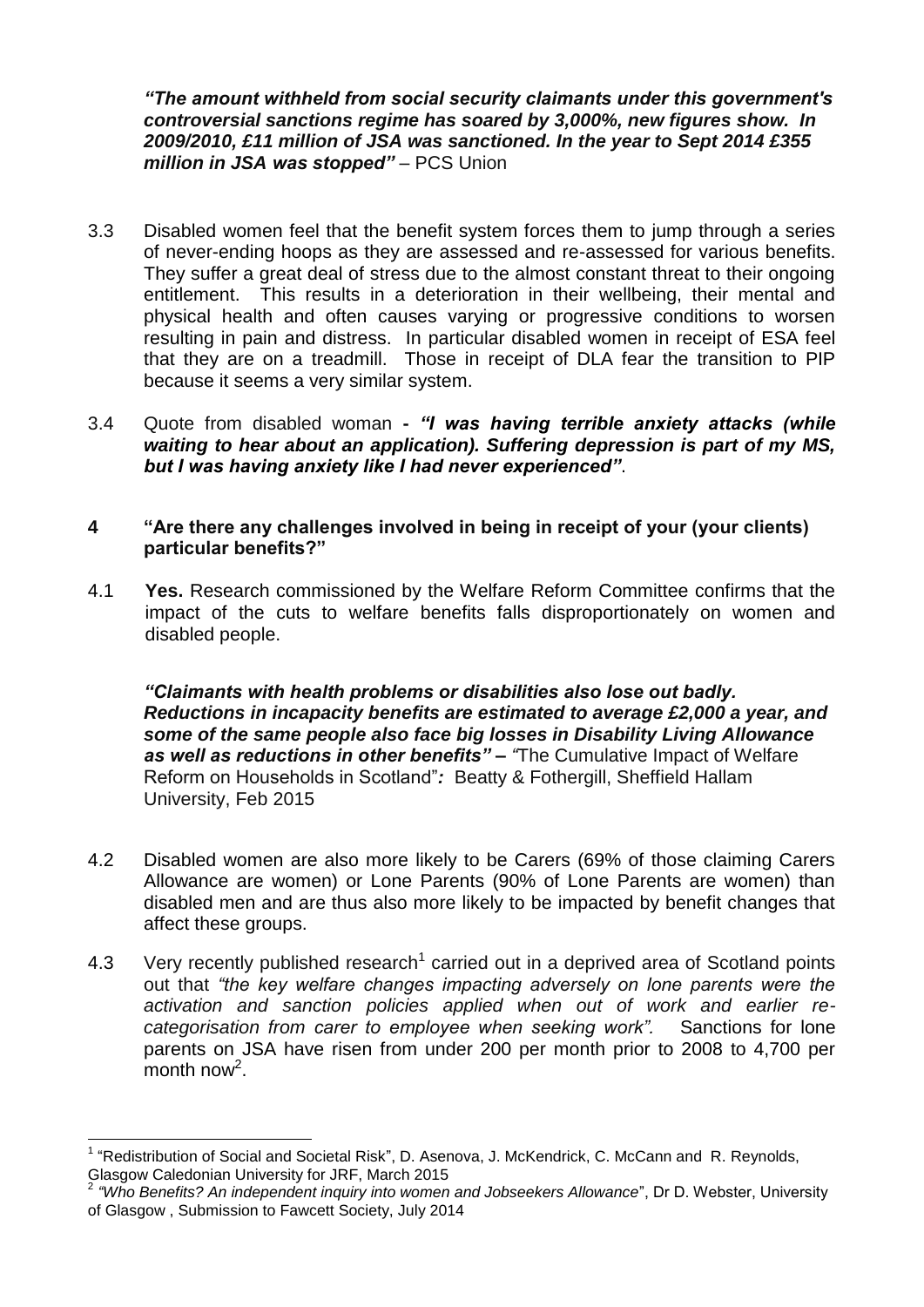- 4.4 However disabled women are particularly disadvantaged by some of the benefit cuts –
	- In Scotland, over 55% of those in receipt of the Higher Rate Mobility<sup>3</sup> component are women. As the DWP are predicting that around half of those in receipt of Higher Rate Mobility will lose it when they are reassessed for PIP then it is likely, over time, to result in more women losing out than men.
	- Over 51% of households affected by the Under Occupation Penalty or Bedroom Tax are headed by a single woman compared to 24% headed by a single man. The majority of these single women were Lone Parents of working age with women aged over 44 most likely to be impacted. Even though the Bedroom Tax has now been fully mitigated in Scotland it caused hardship, anxiety and stress when it was introduced and for nearly a full year thereafter
- **4.5** Recent changes to the Assessment criteria for the Work Capability Assessment discriminate against women. The criteria actually state that men and women should be assessed differently –
	- *one indicative "substantial risk" criterion and one high risk diagnosis and either: male and one personal factor or: female and two personal factors*
	- *or one high risk diagnosis and either: male, personal factor A and one other personal factor or: female, personal factor A and two other personal factors*
- 4.6 This will result in disabled women being less likely to receive points during the assessment process than men with the same (or similar) conditions. This is also because women are more likely to self-harm and less likely to commit suicide ("high risk").
- 4.7 This has led the Directors of Public Health in Scotland to call for these new criteria to be reviewed to prevent the risk of women with mental health problems being unable to claim this benefit and the resulting increased risk of poverty for the women and their families.
- 4.8 Disabled women are more likely to manage household budgets than their male partners. The financial loss is therefore more acutely felt by them. It is known, from a great deal of previous research, that women who manage the household budget are more likely to be at risk of domestic violence. However even before the current austerity cuts, disabled women were already at greater risk of domestic violence than their non-disabled peers.
- 4.9 Disabled women disproportionately experience gender based violence; are more susceptible to violence across the life course and are more likely to suffer more severe injuries as a result. Experiences of domestic abuse for disabled women differ to those of non-disabled women because of the double discrimination they face as women and as disabled people<sup>4</sup>.

 $\overline{\phantom{a}}$  $3$  DWP figures as of August 2014.

Along with other potential intersecting identities, such as age and Lesbian, Bi or Transgender identification. <http://togetherwecanstopit.org/what-is-domestic-abuse/>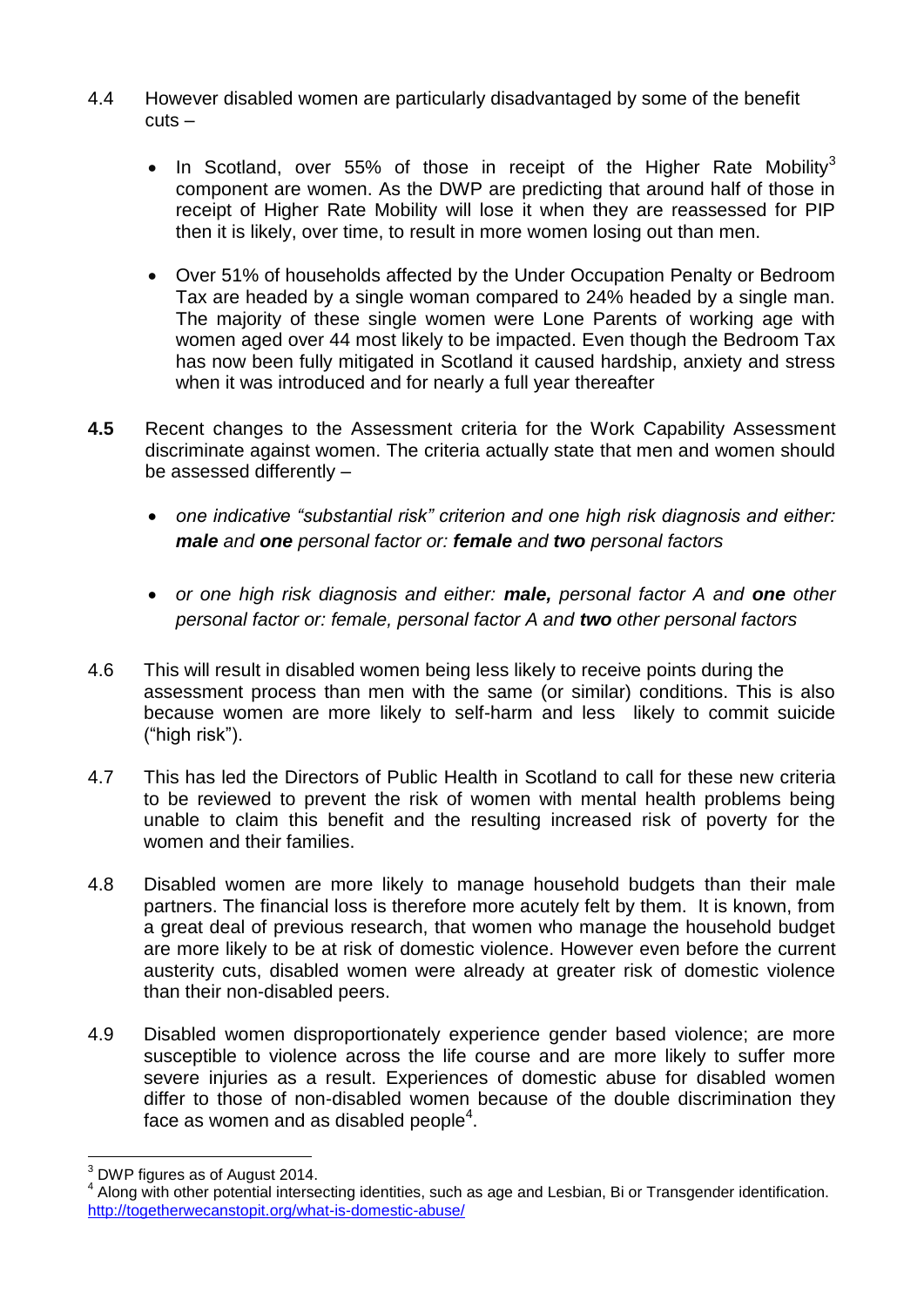- 4.10 Due to benefit cuts, long delays in assessing claims, punitive sanctions and lengthy mandatory reconsiderations disabled women are experiencing increasingly long periods with inadequate or no means of financial support. As a consequence some disabled women are being forced to turn to prostitution as a source of income<sup>5</sup>. This is even more likely where these women have caring responsibilities and no means to feed their children<sup>6</sup>.
- 4.11 Research shows that mothers in low-income households are prepared to go without food, clothing and warmth in order to protect their children (and partners) from the full impact of an inadequate income. A recent survey conducted by Netmums of 2,000 of their members found that, as a result of reduced incomes, one in five mothers were missing meals so that their children could eat.
- 4.12 There is a similar impact on families with disabled children. A survey conducted by Contact a Family revealed that 83% of parents with disabled children said that they have had to go without meals, whilst around 25% said that their child's health had deteriorated. Two-thirds of parents said that their own health has suffered as a result of cutting back on food and heating<sup>7</sup>.
- 4.13 Although the vast bulk of the benefit cuts fall on those of working age recent research<sup>8</sup> suggests that older disabled women may have had to take on more responsibilities as a consequence of austerity cuts. For example they may be providing childcare for disabled grandchildren because their son or daughter has been compelled to seek work through the WCA process or JSA conditionality. Or, due to rising entitlement criteria, they may be providing an increased amount of unpaid social care for their partner or their adult disabled sons or daughters.

### **5 "What would be your priorities for change when certain benefits/elements of employment support are devolved to Scotland?"**

- **5.1** The over-riding priority should be that benefits and employment programmes should support disabled women, to reach their full potential and play a full, active and equal role in Scottish community and economic life – rather than punish then for the crime of being disabled and/or a woman.
- **5.2** Achieving the greater inclusion of disabled women would require action across a range of policy areas including social security benefits. For example empowering disabled women to achieve higher levels of employment might require the alignment of benefits policy; social care policy (when PAs arrive to get people out of bed)' transport policy (is accessible transport available) and building regulations (are business premises accessible?).
- **5.3** For policy to be effective in addressing an issue, removing a barrier (and avoid creating more), there needs to be an accurate understanding of the nature of that

 5 See here for example - <http://www.2ndcouncilhouse.co.uk/blog/2013/02/02/disability-and-the-sex-industry/> <sup>6</sup> See here for example [http://www.hulldailymail.co.uk/Mums-selling-sex-feed-children-benefit-cuts-hit/story-](http://www.hulldailymail.co.uk/Mums-selling-sex-feed-children-benefit-cuts-hit/story-19650230-detail/story.html)[19650230-detail/story.html](http://www.hulldailymail.co.uk/Mums-selling-sex-feed-children-benefit-cuts-hit/story-19650230-detail/story.html)

<sup>&</sup>lt;sup>7</sup> "Counting the Costs", Contact a Family, Nov. 2014

<sup>&</sup>lt;sup>8</sup> "Redistribution of Social and Societal Risk", D. Asenova, J. McKendrick, C. McCann and R. Reynolds, Glasgow Caledonian University for JRF, March 2015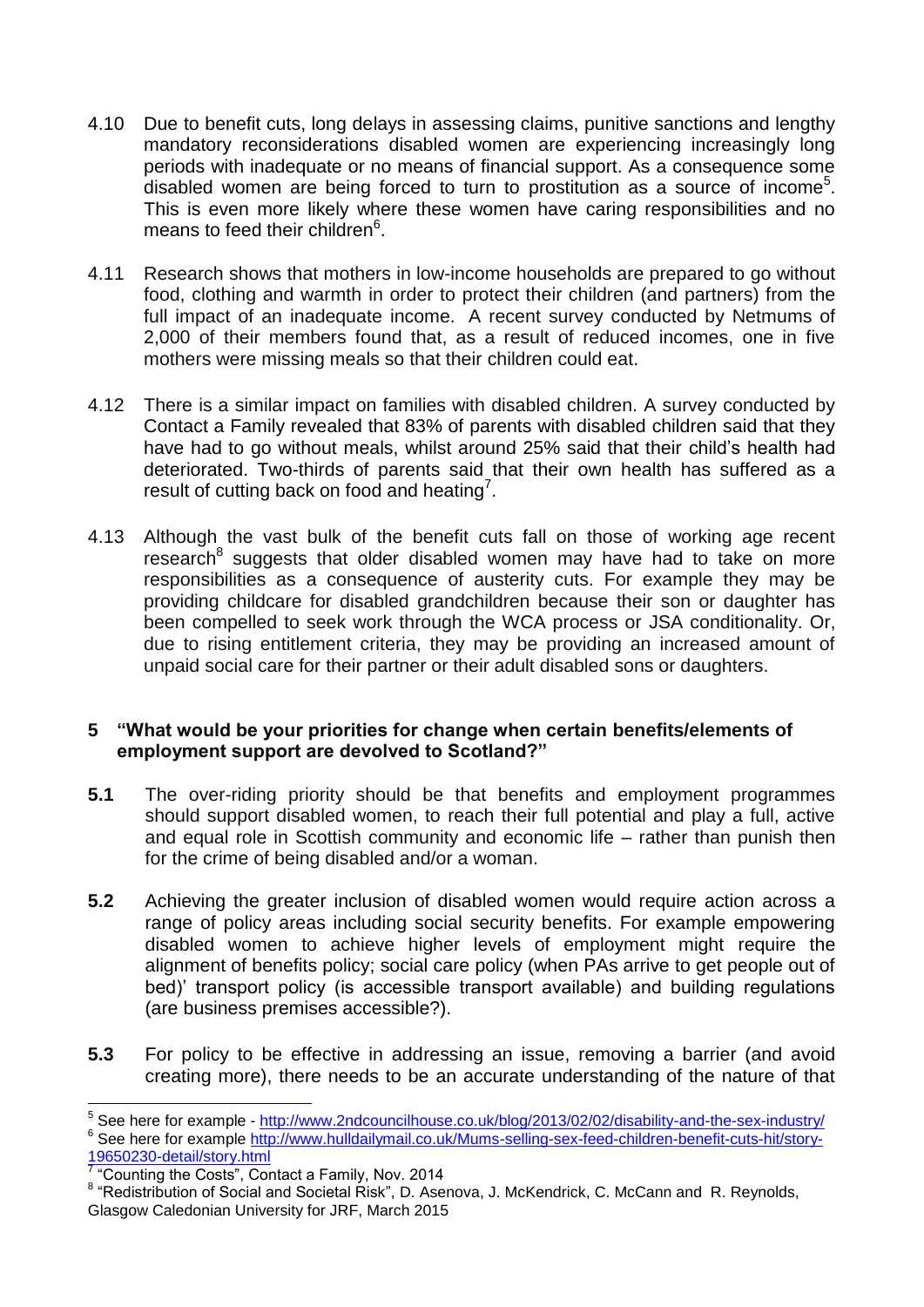issue/ and what would address or remove it. Inclusion Scotland believes that the people best placed to furnish that information are those who have lived experience of the issues involved.

- **5.4** The Christie Commission stated that a transformative and positive reform of public services in Scotland could only be achieved by "*Working closely with individuals and communities to understand their needs, maximise talents and resources, support self-reliance, and build resilience".* Therefore any changes being considered to the benefits and employment programmes being devolved to Scotland should be the subject of a co-productive approach that involves disabled women/people at the earliest possible opportunity.
- **5.5** Secondly Rather than taking a 'safety net' approach to welfare, the Scottish Government should consider how the devolved benefits could genuinely be used to empower women to be equal and participative citizens. This means recognising that culture and personal relationships, rather than 'contract and consumption' are the key to better quality of life and well-being.<sup>9</sup>
- **5.6** At the moment, the UK welfare system is geared to one outcome placement in the labour market. By making the links between welfare, health, social care, housing and well-being more generally, a devolved welfare system should aim for broader outcomes which recognised the social value of a range of roles within the civic, cultural and social life of Scottish society, including voluntary and care work.

#### **6 Do you have any suggestions of practical improvements that you would like to see when certain benefits/elements of employment support are under Scottish control?**

- 6.1 Practical Improvements:
	- i. Review and reduce the number of assessments disabled people are currently required to undertake: i.e. ESA, DLA/PIP, Blue Badge, social care entitlement and support for caring
	- ii. There should be no re-assessment for PIP/DLA for people with lifelong or progressive conditions unless they report a substantive, positive change in their condition.
	- iii. Sanctions to be the last rather than the first resort for those on Work Choice or Work Programme.
	- iv. Genuinely tailor employment support for disabled people to enhance their confidence and skills-base and to assist them in overcoming barriers.
	- v. DLA/PIP forms to be sent out on request to those who need them rather than current procedure where a large number of questions are asked – and need to be answered – before a form is sent. This disadvantages women with sensory

 99 This is the argument Prof. Bill Jordon makes in his 2008 publication: *Welfare and Well-being: Social Value in Public Policy*, Bristol: Policy Press